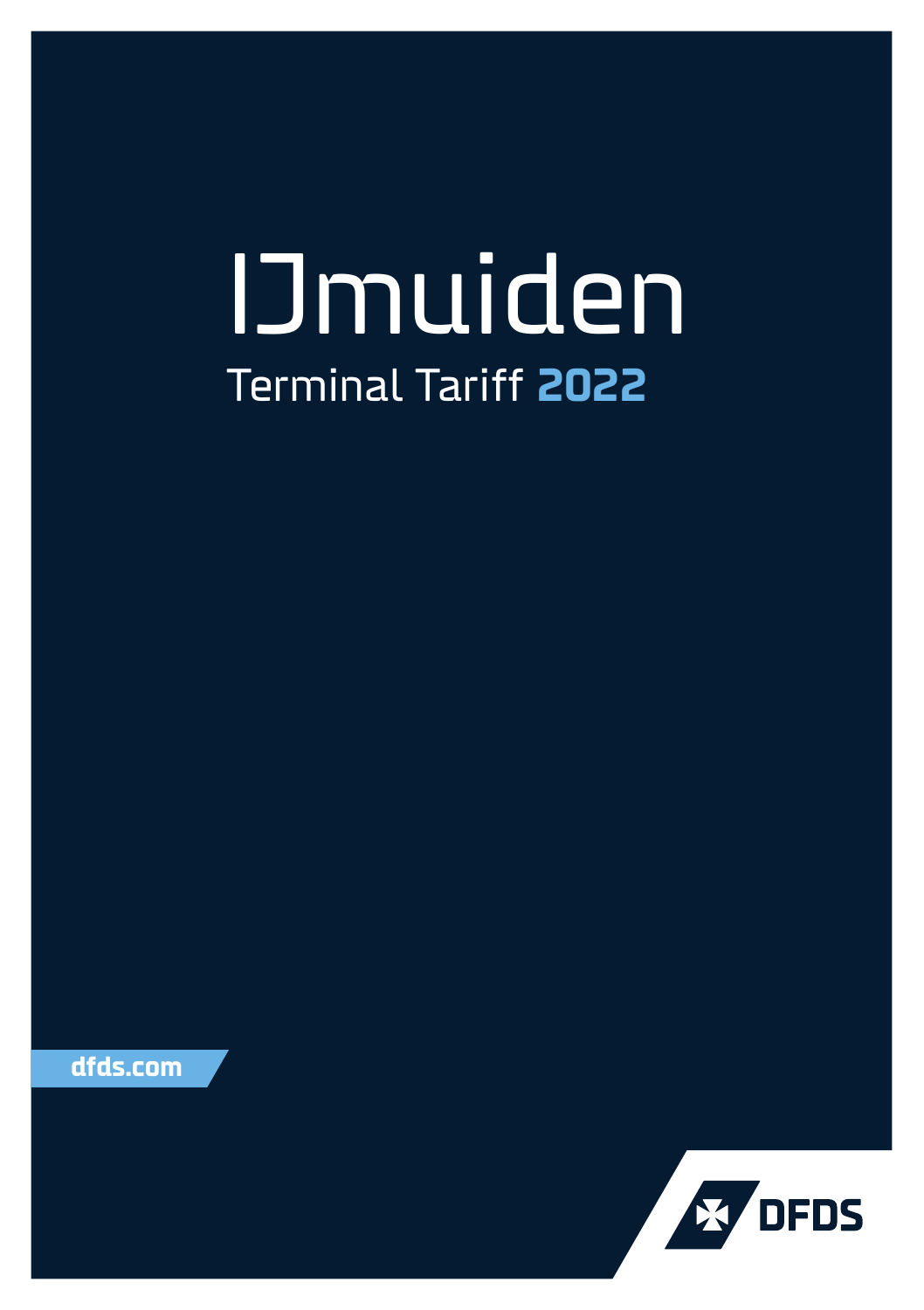#### **Terminal Opening** – Access by passport ID only

| <b>Trailers</b>                             | <b>Hours</b>    |
|---------------------------------------------|-----------------|
| Monday - Friday                             | $08:00 - 04:00$ |
| Saturdau & Sundau                           | $08:00 - 22:00$ |
| <b>Gatehouse</b> - During vessel operations | <b>Hours</b>    |
| Mondau - Fridau                             | $08:00 - 04:00$ |
| Saturdau & Sundau                           | $08:00 - 22:00$ |

Access to Felison Terminal only by confirmed booking. For delivery for next day departure only after vessel has left (18:00 hrs)

#### **Section 1** – Quay Standage

| Unit type                             | $0 - 72$ hrs   | >72 hrs - 96 hrs | >96 hrs                               |
|---------------------------------------|----------------|------------------|---------------------------------------|
| Containers and Cars/Vans <7.5m        | Free of charge | £15.00           | +15€/dau<br>i.e. 30 €, 45 €. 60 € etc |
| Trailers, Containers and Trucks/Buses | Free of charge | £ 30.00          | +30€/dau                              |
| Machineru <15m                        |                |                  | i.e. 60 €, 90 €, 120 € etc            |

#### **Section 2** – Storage

New storage facility will be available at the Felison Terminal and will only be allowed for parking and pick-up of empty import ferry trailers.

| <b>Storage facility - During vessel operations</b> | <b>Hours</b>    |                  |                                       |
|----------------------------------------------------|-----------------|------------------|---------------------------------------|
| Monday - Friday                                    | $08:00 - 04:00$ |                  |                                       |
| Saturday & Sunday                                  | $08:00 - 22:00$ |                  |                                       |
| Unit type                                          | $0 - 72$ hrs    | >72 hrs - 96 hrs | >96 hrs                               |
| Containers and Cars/Vans <7.5m                     | Free of charge  | £15.00           | +15€/dau<br>i.e. 30 €, 45 €, 60 € etc |
| Trailers, Containers and Trucks/Buses              | Free of charge  | € 30.00          | +30€/dau                              |
| Machinery <15m                                     |                 |                  | i.e. 60 €, 90 €, 120 € etc            |

## **Section 3** – Cargo Handling

Felison Terminal is classified as zone A

IMO cargo only allowed on site with correct booking, paperwork and IMO labels affixed

Only packing category A is accepted. Not accepted:

- Class 1.1-1.6
- Class 1.4s (>5000 kg)
- Class 2.1 (except limited quantity)

### **Section 4** – Other Charges

IMO cargo only allowed on site with correct booking, paperwork and IMO labels affixed.

- Class 3 (FP < 23ºC. c.c.)
- Class 5.2
- Class 6.1 (only liquids are not accepted)
- Class 7
- Class 8 (FP < 23ºC. c.c., only liquids are not accepted)

#### **Out of gauge units**

Acceptance only after approval by booking department

#### **Labelling €**

Hazardous units: surcharge per set of up to 4 IMO labels **29.00**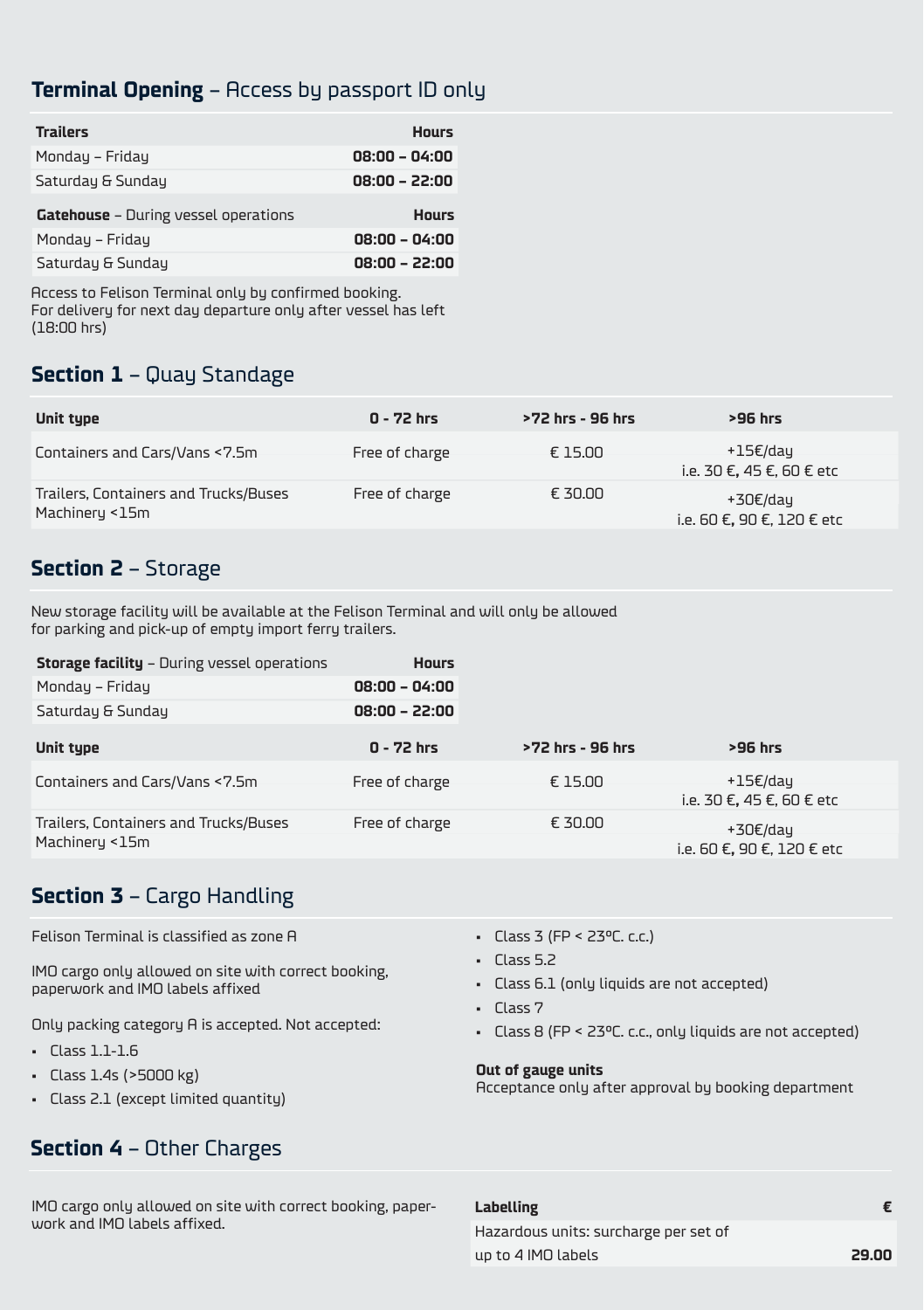DFDS APP

# **Manage your journey from the palm of your hand**



#### **Section 5** – Conditions for terminal operators

The booking of units cannot be guaranteed.

Export units need to be delivered operational for shipment.

Opening hours are subject to change.

All units should comply with customs formalities.

Services on bank holidays and/or weekend days upon request.

All charges are exclusive of VAT where applicable.

For all services undertaken, the "Algemene Nederlandse Cargadoorsvoorwaarden 1992" are applicable.

A copy of these conditions are available upon request.